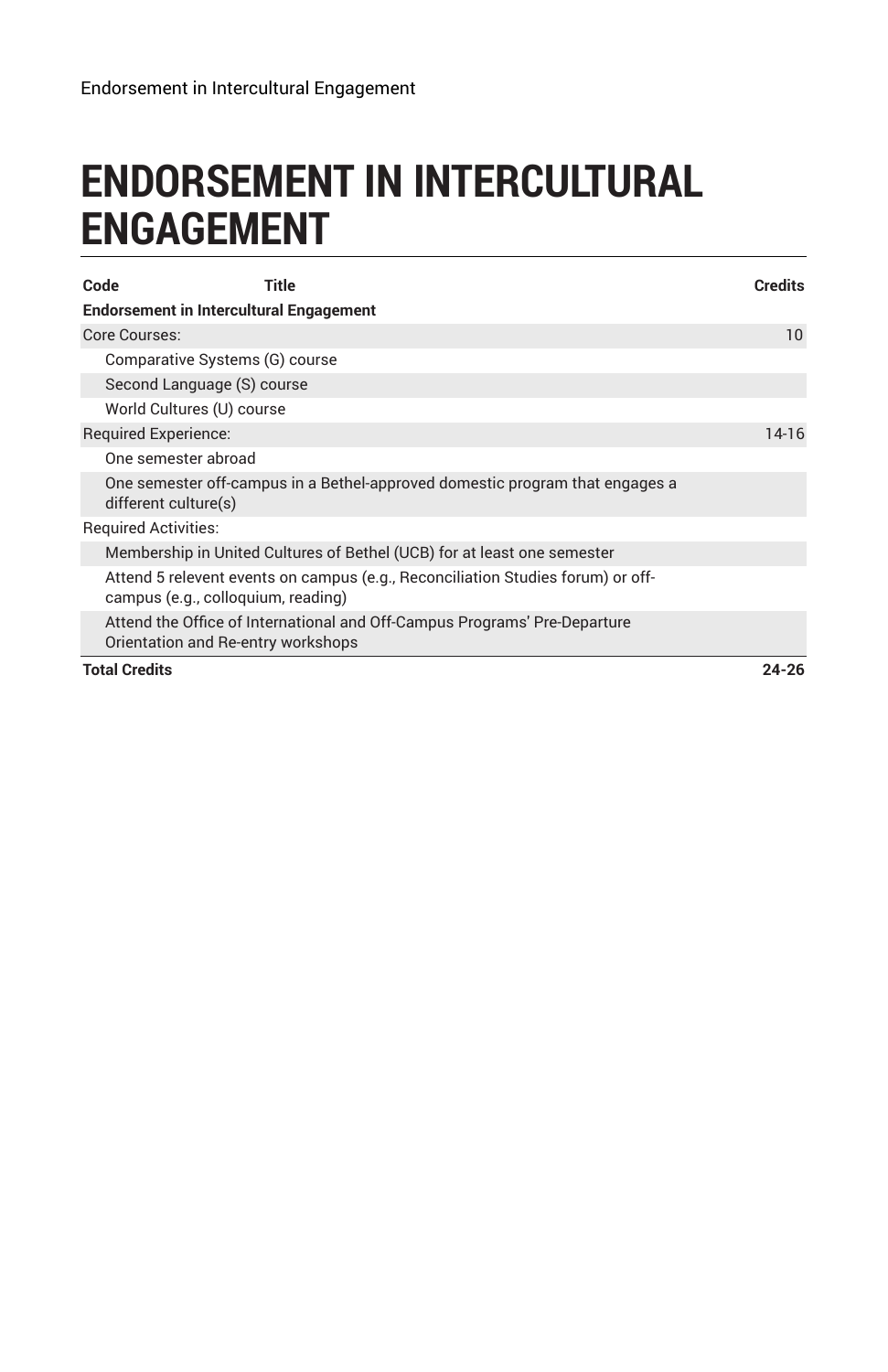# **MINOR IN SPECIAL EDUCATION**

| Code                              | Title                                                                                    | <b>Credits</b> |
|-----------------------------------|------------------------------------------------------------------------------------------|----------------|
| <b>Minor in Special Education</b> |                                                                                          |                |
| <b>EDU 200</b>                    | Introduction to Education                                                                | 3              |
| <b>EDU 201</b>                    | Introduction to Education Field Experience                                               |                |
| SPD 205                           | Introduction to Special Education                                                        | $\overline{2}$ |
| <b>SPD 208</b>                    | Introduction to Academic and Behavior Management for the<br><b>Exceptional Learner</b>   | 3              |
| <b>SPD 300</b>                    | <b>Characteristics of Mild-Moderate Disabilities</b>                                     | 3              |
| SPD 318                           | Foundations of Instructional Strategies for Students with<br>Mild-Moderate Disabilities  | $\overline{4}$ |
| <b>SPD 331</b>                    | Responsive Instruction, Intervention, and Assessment                                     | 3              |
| SPD 341                           | Introduction to Behavioral Methods & Mental Health for Mild<br>to Moderate Special Needs | 3              |
| <b>Total Credits</b>              |                                                                                          | 22             |

Students may not declare a B.A. in Special Education K-12 Academic Behavioral Strategist and a Minor in Special Education.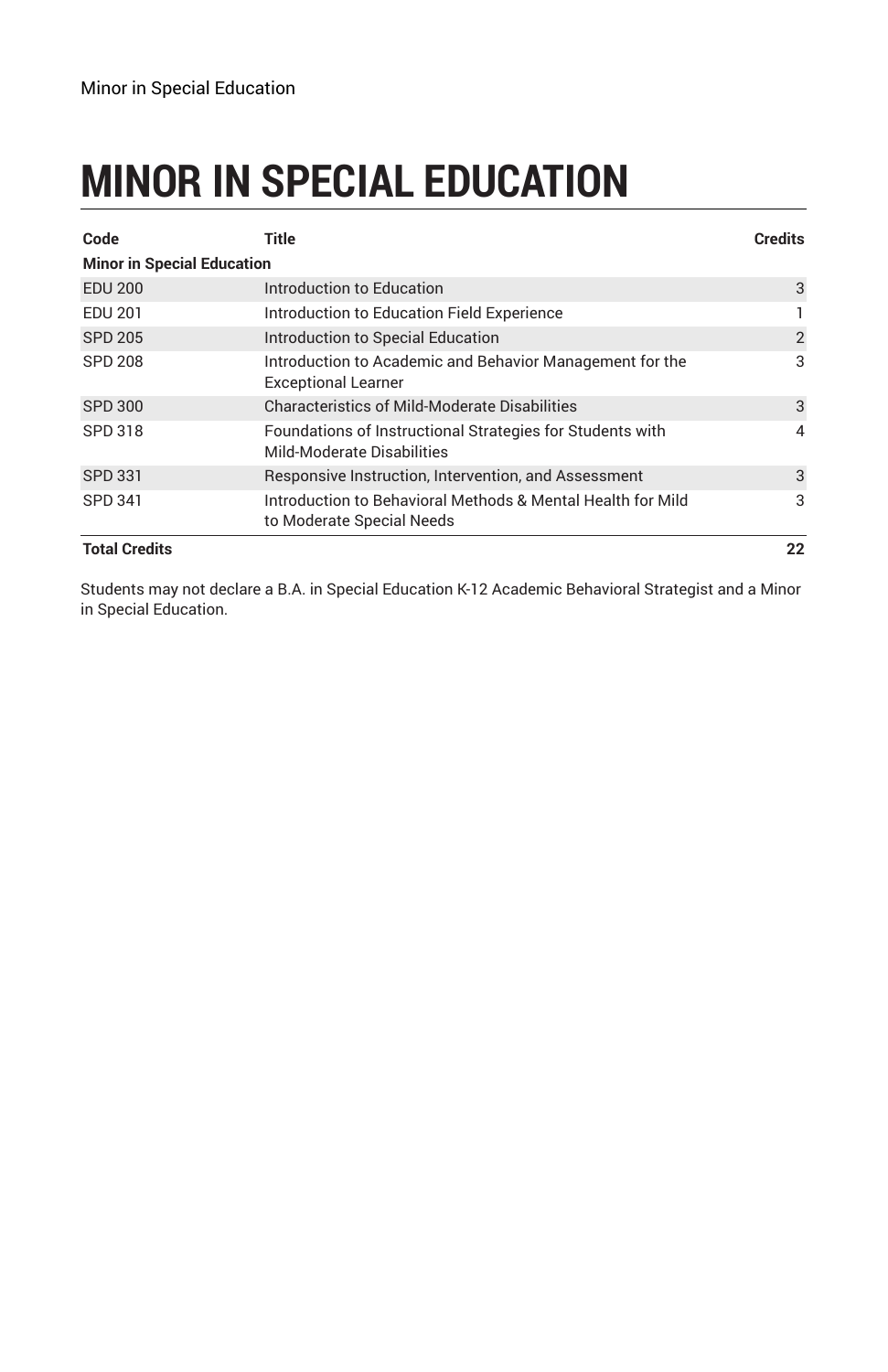### Bachelor's Degree (Ministry Scholars)

Overview of program:

Ministry Scholars take up to 1, credits as part of their VUWU fYUY dfc[fUa flrcHU]b[Ua ]b]a i a of 122 credits). The requirements of the student's a Ucf k  $\Gamma$  UZMMk \ Yh Yf WHJb dfYlgYa JbUs courses count toward Electives, General 9Xi Whcbžcf h Ylf A Ucf"

While the program is meant for those interested in ministry, any bachelor's degree can complete the program. If students have other majors, these courses can be taken with elective credit and several for certain letter tags.

2021-2022 Degree Requirements:

#### **Pre-Seminary Courses**

| <b>Course</b>                               | <b>Title</b>                                                        | <b>Credits</b> |
|---------------------------------------------|---------------------------------------------------------------------|----------------|
| <b>MIN 200</b>                              | <b>Foundations of Ministry</b>                                      | 3              |
|                                             | Choose up to 15 credits from the following courses or course pairs: |                |
| <b>BIB 260</b>                              | The Life and Teachings of Jesus                                     | 6              |
| & BIB 265                                   | and The Life and Teachings of Paul                                  |                |
| <b>MIN 310Z</b>                             | Conflict, Reconciliation, and the Church                            | 6              |
| <b>THE 326G</b><br>$\&$                     | and Christian Theology in Africa, Asia, and Latin America           |                |
| <b>MIN 320</b>                              | Spiritual and Faith Formation                                       | 3              |
| THE 263                                     | <b>Christian Social Ethics</b>                                      | 3              |
| <b>THE 311</b>                              | Early Church to Reformation Theology in Global Perspective          | 3              |
| One Interpreting Biblical Themes (J) course |                                                                     | 3              |
| <b>Total Credits</b>                        |                                                                     | 27             |

The program also includes two 0-credit courses: Formation Assessments and Vocational Assessments, both of which are typically completed by spring semester of year four, or CAS senior equivalent.

#### Advanced Standing with Credit Waiver

The possible pre-seminary courses (totaling 1&GYa ]bUfricredits) that Ministry Scholars can Wa d'Yth Teligible for advanced standing with credit waiver for 4 MA Min courses (totaling up to credits) at the Seminary. Seminary faculty have reviewed the CAS courses to ensure that successful completion of each eligible CAS course indicates that the student has achieved the outcomes normally achieved in the respective Seminary course. In order to receive Advanced Standing with Credit Waiver for any of the Seminary courses under this program, students must earn a "C" or better in the respective CAS course. The courses for which CAS graduates are eligible to receive Advanced Standing with Credit Waiver are listed below. <sup>1</sup>